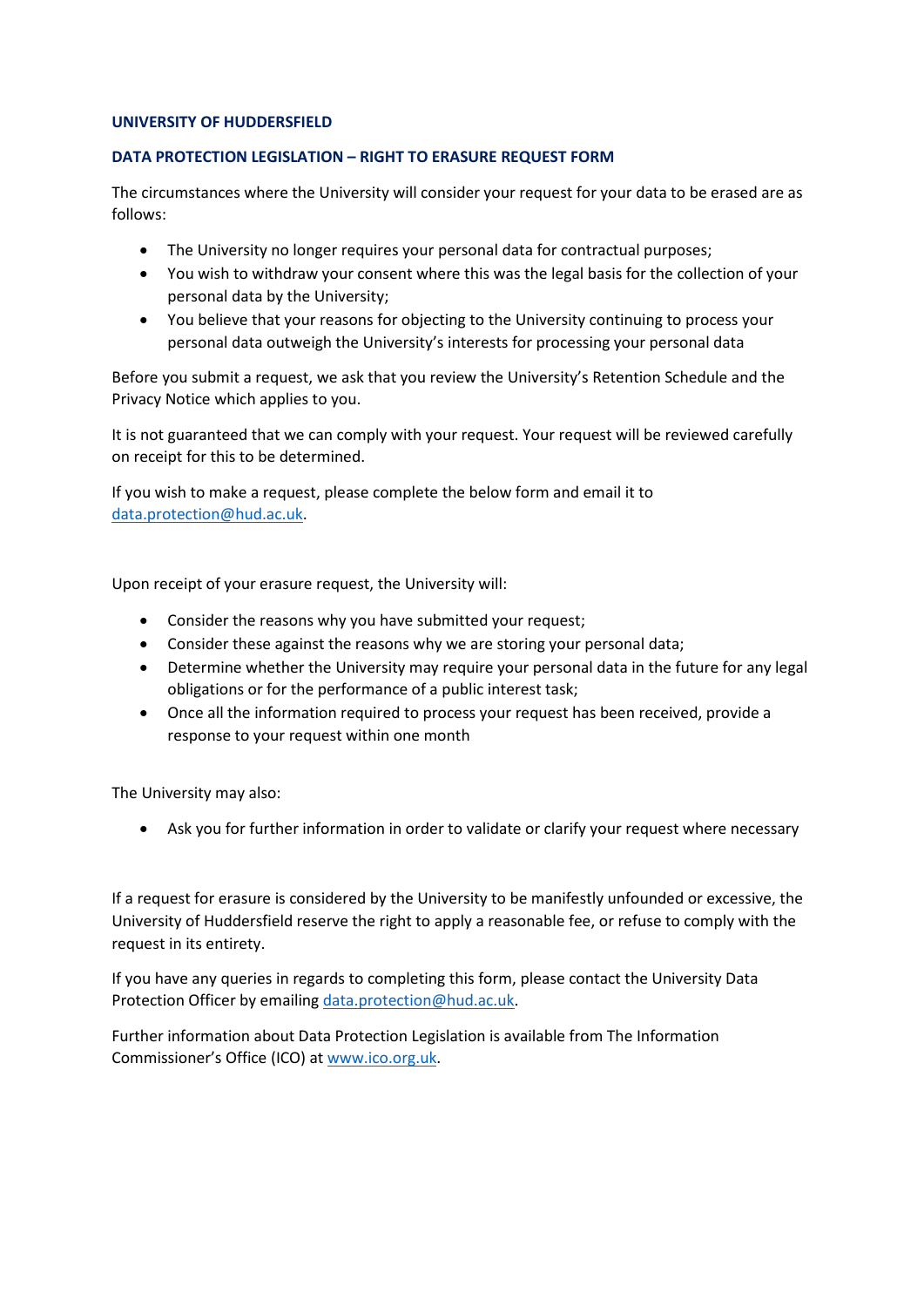# Please complete in **BLOCK CAPITALS**

## DATA SUBJECT DETAILS

| Surname:                                 | Forename/s: |  |
|------------------------------------------|-------------|--|
| Address:                                 |             |  |
|                                          |             |  |
|                                          |             |  |
|                                          |             |  |
| Previous name/s the University may hold: |             |  |
|                                          |             |  |
|                                          |             |  |
| Telephone number:                        |             |  |
| Email address:                           |             |  |

# TO BE COMPLETED BY **STUDENTS** (CURRENT OR FORMER)

| ID number:                  |            |
|-----------------------------|------------|
| Name of course:             |            |
|                             |            |
| Date started:               | Date left: |
| <b>Additional comments:</b> |            |
|                             |            |
|                             |            |

## TO BE COMPLETED BY **STAFF** (CURRENT OR FORMER)

| Job title/s:                |            |
|-----------------------------|------------|
| Date started:               | Date left: |
| <b>Additional comments:</b> |            |
|                             |            |
|                             |            |

## DETAILS OF PERSONAL DATA FOR ERASURE

| Please enter details of the personal data you wish us to erase: |  |  |
|-----------------------------------------------------------------|--|--|
|                                                                 |  |  |
|                                                                 |  |  |
|                                                                 |  |  |
|                                                                 |  |  |
|                                                                 |  |  |
|                                                                 |  |  |
|                                                                 |  |  |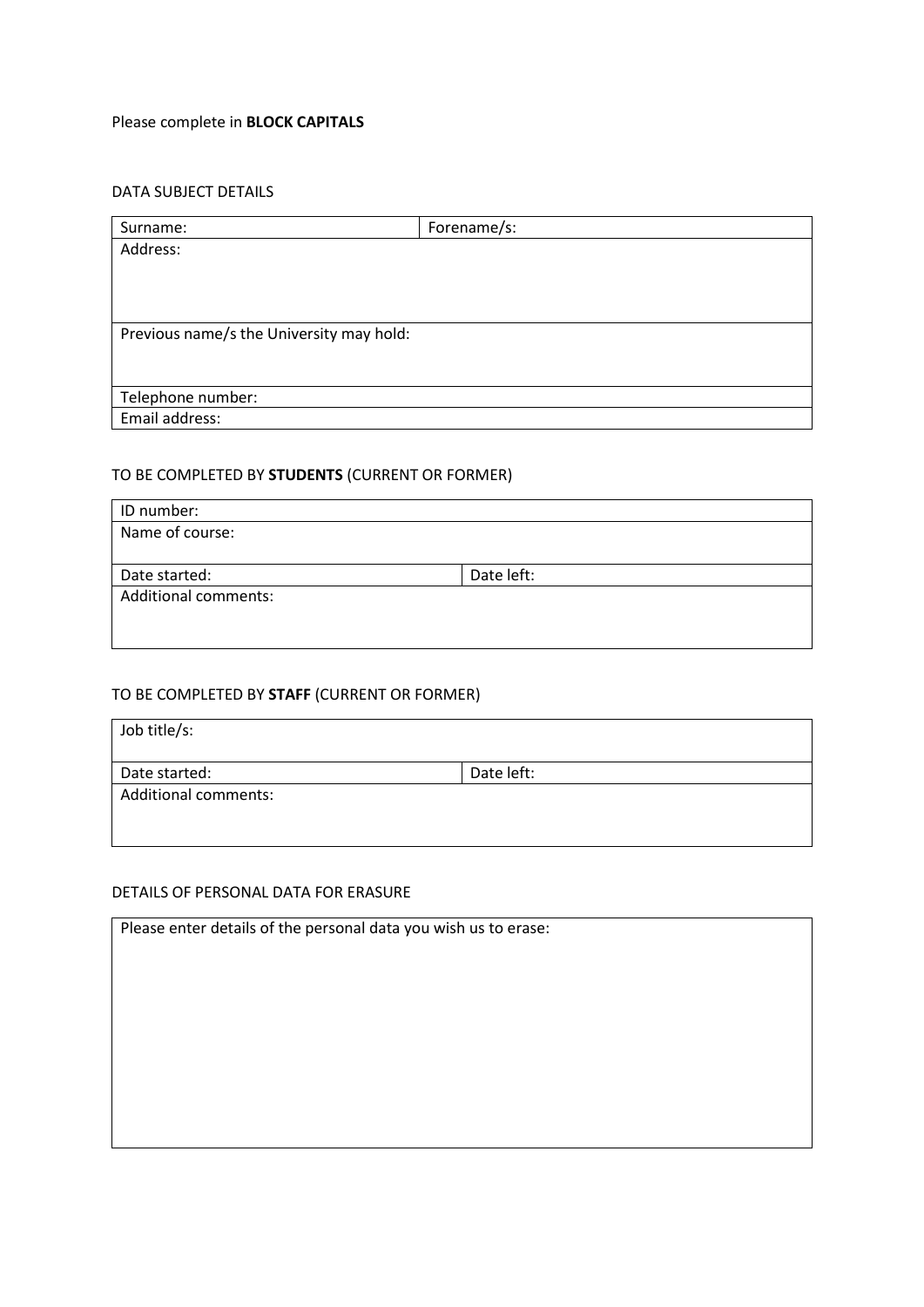Please provide details of where you think this data is held in the University:

## REASON FOR REQUEST

Please tick below to indicate the reason/s why you are requesting the erasure of your data outlined above.

| There is no longer a contractual reason why it is necessary for you to store<br>my personal data |  |
|--------------------------------------------------------------------------------------------------|--|
| Please provide the reason/s why you believe there is no longer a contractual interest:           |  |
|                                                                                                  |  |

| I object to my data being processed, and there are no legal obligations<br>present which outweigh my objections |  |
|-----------------------------------------------------------------------------------------------------------------|--|
| Please provide the reason/s why you believe your objections outweigh our reasons for processing:                |  |
|                                                                                                                 |  |

| I am withdrawing my consent for use of my personal data |  |
|---------------------------------------------------------|--|
|                                                         |  |
|                                                         |  |
|                                                         |  |